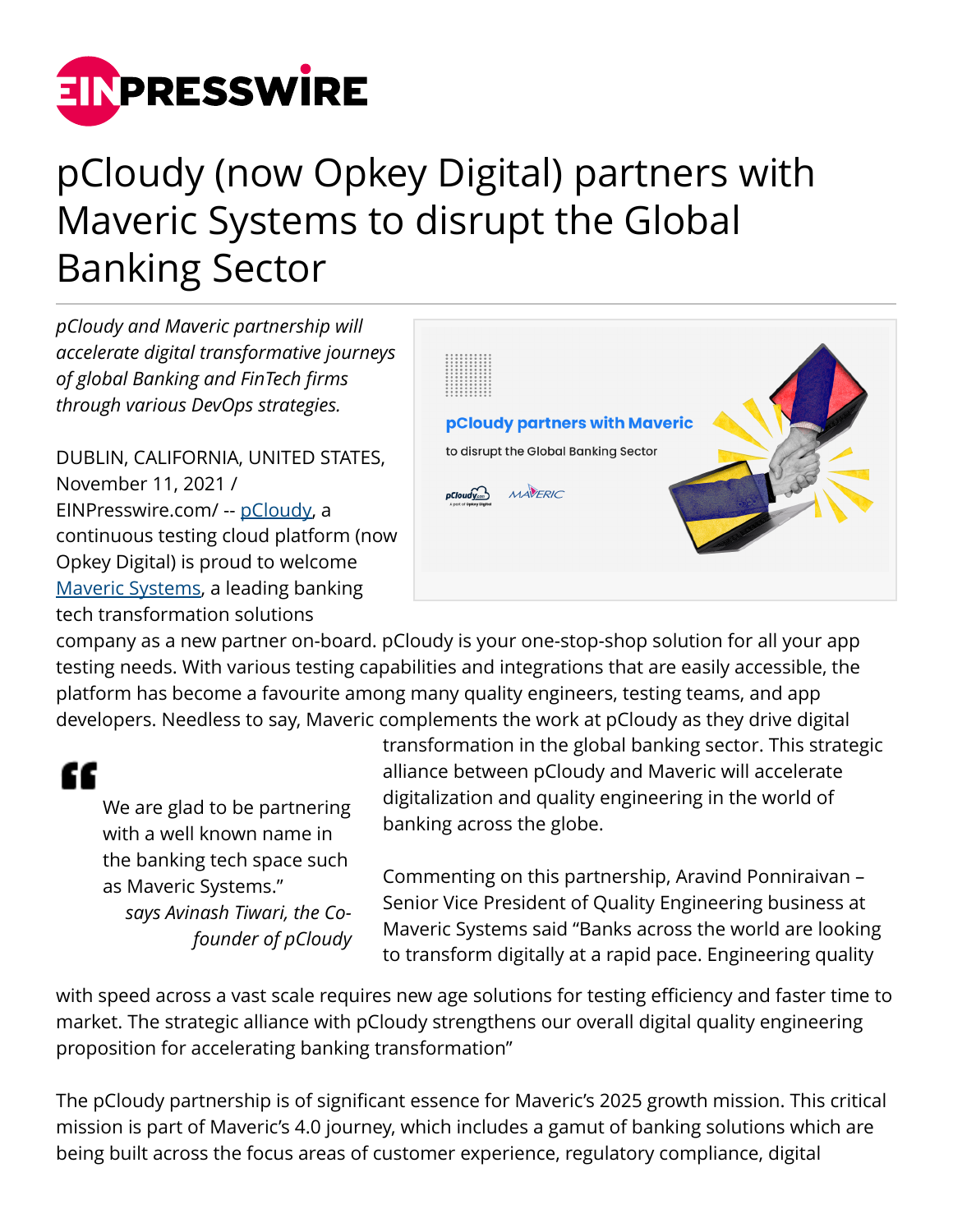operations and connected core systems.

## Overview of pCloudy

pCloudy is a one-of-its-kind full lifecycle testing platform that not only helps you with testing your apps for Mobile devices alone, but also provides testing capabilities to test your web apps on various desktop computers and tablets. pCloudy's solutions and unique offerings allows us to assist companies of all sizes from small and medium businesses to large enterprises. The Testing platform makes adopting Continuous Testing methodology easy by integrating popular CI/CD tools such as Jenkins, Bamboo and collaborative tools like Slack and Jira to log bugs and fix errors through collaboration with other team members and clients across the globe.

Here's what Avinash Tiwari, the Co-founder of pCloudy has to say - "We are glad to be partnering with a well known name in the banking tech space such as Maveric Systems. We're sure that this partnership will go a long way to create a digital dent in the banking and fintech space in the days to come."

#### About Maveric Systems

Maveric Systems, an award winning and domain-led, Bank Tech specialist partners with global banks to solve their business challenges through emerging technology. Maveric has supported more than 65+ banking transformation across retail, corporate and wealth management lines of business. The contextual solutions proposed and deployed by Maveric technology specialists help banking customers navigate a rapidly changing environment, enabling sharper definition of their goals and measures to achieve them.

The core banking expertise of Maveric Systems and the proficiency of testing capabilities of pCloudy will surely slingshot the Global Banking and Fintech space into the futuristic digital realm.

### The Partnership Goal

We believe this partnership between pCloudy and Maveric will disrupt the global banking economies and accelerate technological advancements in quality engineering to provide exceptional digital experiences to customers from across the globe.

Media Contacts:

Avinash Tiwari Smart Software Testing Solution Inc +1 833-778-7872 info@pcloudy.com Visit us on social media: